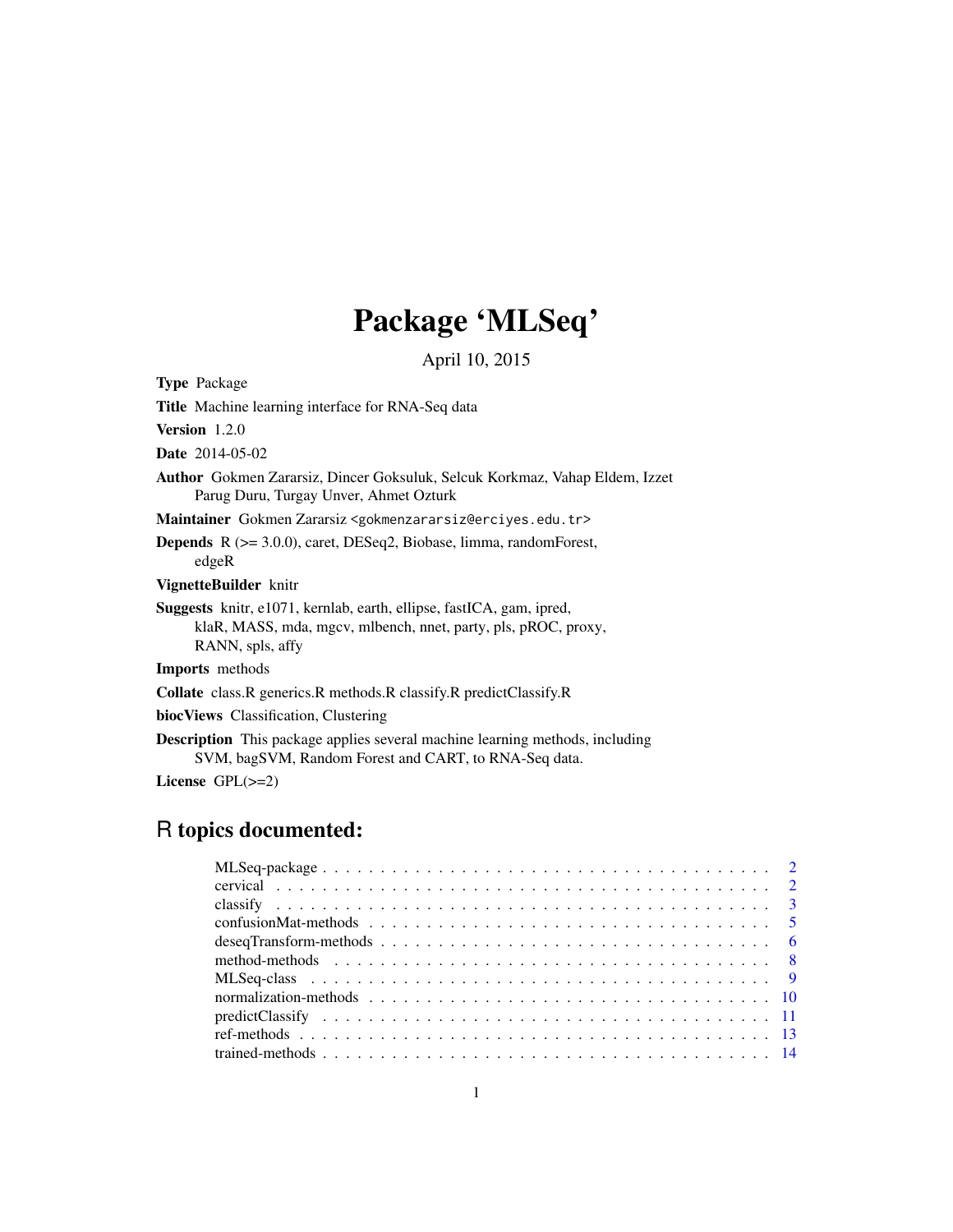#### <span id="page-1-0"></span>**Index** the contract of the contract of the contract of the contract of the contract of the contract of the contract of the contract of the contract of the contract of the contract of the contract of the contract of the co

#### Description

This package applies several machine learning methods, including SVM, bagSVM, Random Forest and CART, to RNA-Seq data.

#### Details

| Package: | MLSeq      |
|----------|------------|
| Type:    | Package    |
| License: | $GPL (=2)$ |

#### Author(s)

Gokmen Zararsiz, Dincer Goksuluk, Selcuk Korkmaz, Vahap Eldem, Izzet Parug Duru, Turgay Unver, Ahmet Ozturk

Maintainer: Gokmen Zararsiz <gokmenzararsiz@erciyes.edu.tr>

cervical *Cervical Cancer Data*

#### Description

Cervical cancer data measures the expressions of 714 miRNAs of human samples. There are 29 tumor and 29 non-tumor cervical samples and these two groups are treated as two separete classes.

#### Usage

```
data(cervical)
```
#### Format

A data frame with 58 observations on the following 715 variables.

#### Source

http://www.ncbi.nlm.nih.gov/pmc/articles/PMC2880020/#supplementary-material-sec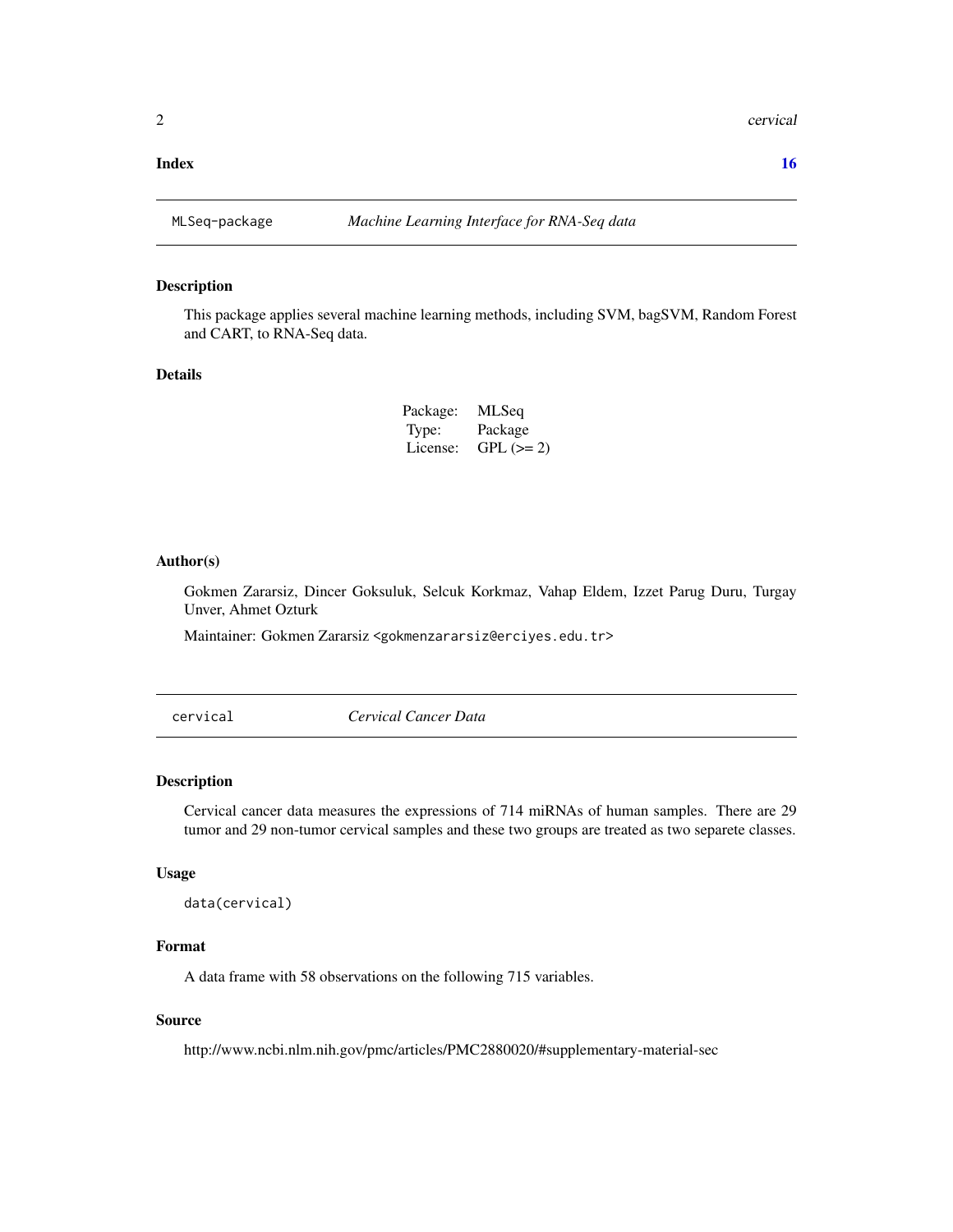#### <span id="page-2-0"></span> $\alpha$  classify  $\beta$

#### References

Witten, D., et al. (2010) Ultra-high throughput sequencing-based small RNA discovery and discrete statistical biomarker analysis in a collection of cervical tumours and matched controls. BMC Biology, 8:58

### Examples

data(cervical)

<span id="page-2-1"></span>classify *Fitting Classification Models to Sequencing Data*

### Description

This function fits classification algorithms to sequencing data and measures model performances using various statistics

#### Usage

classify(data, method = c("svm", "bagsvm", "randomforest", "cart"), normalize = c("deseq", "none", "tmm deseqTransform =  $c("vst", "voomCPM"), cv = 5, rpt = 10, B = 100, ref=NULL, ...)$ 

#### Arguments

| data       | DESegDataSet instance                                                                                                                                                                                                                                                                       |
|------------|---------------------------------------------------------------------------------------------------------------------------------------------------------------------------------------------------------------------------------------------------------------------------------------------|
| method     | There are four methods available to perform classification: svm: support vector<br>machines using radial-based kernel function, bagsvm: support vector machines<br>with bagging ensemble, random Forest: random forest algorithm, cart: classi-<br>fication and regression trees algorithm. |
| normalize  | Normalization of count data for classification. none: Normalization is not ap-<br>plied. Count data is used for classification. deseq: deseq normalization. tmm:<br>Trimmed mean of M values.                                                                                               |
|            | deseqTransform Transformation method applied after normalization.vst: variance stabilizing<br>transformation. voomCPM: voom transformation (log of counts-per-million).                                                                                                                     |
| <b>CV</b>  | Number of cross-validation folds.                                                                                                                                                                                                                                                           |
| rpt        | Number of complete sets of folds for computation.                                                                                                                                                                                                                                           |
| B          | Number of bootstrap samples for bagsvm method.                                                                                                                                                                                                                                              |
| ref        | User defined reference class. Default is NULL.                                                                                                                                                                                                                                              |
| $\ddots$ . | Optional arguments for train() function from caret package.                                                                                                                                                                                                                                 |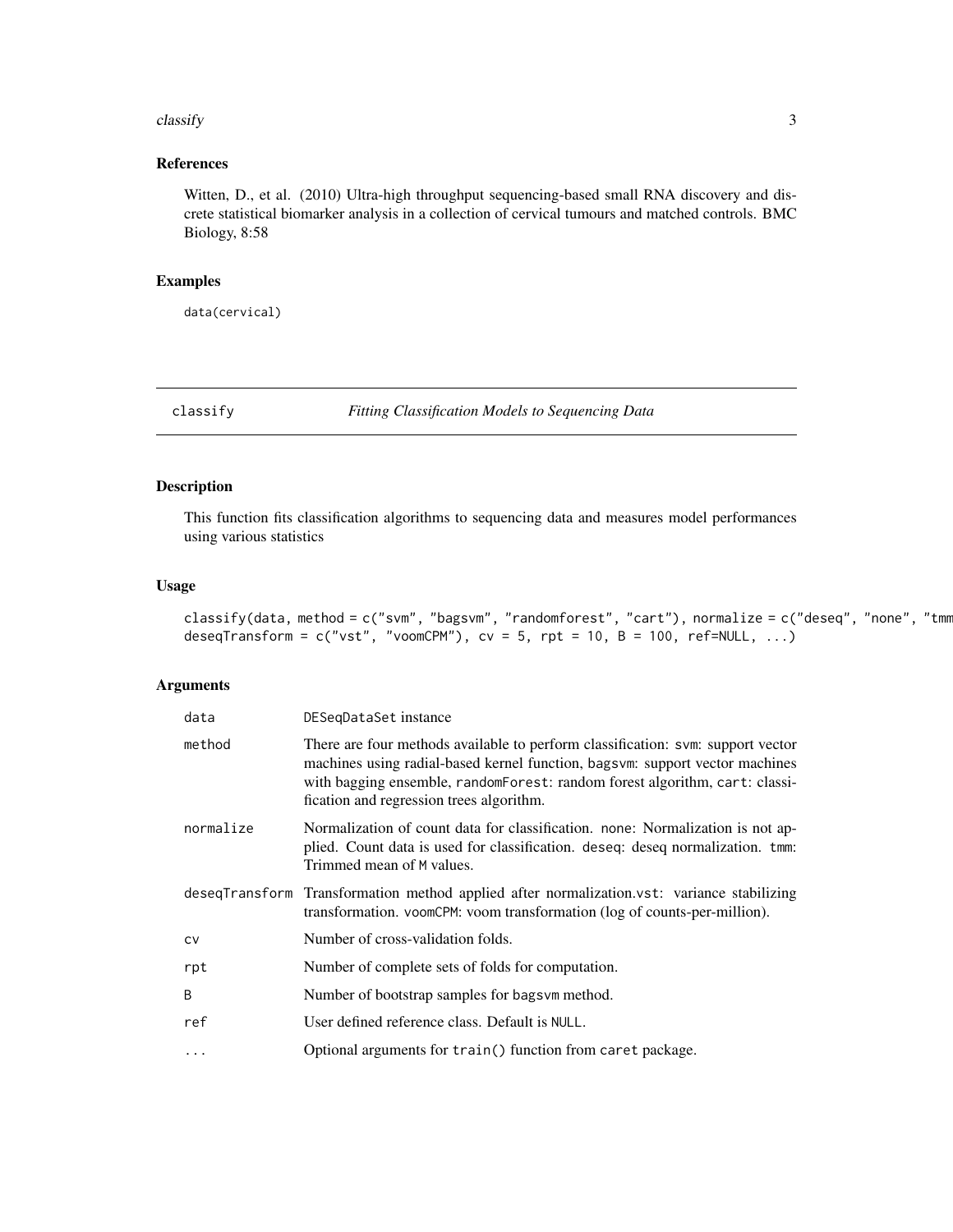#### Details

In RNA-Seq studies, normalization is used to adjust between-sample differences for further analysis. In this package, "deseq" and "tmm" normalization methods are available. "deseq" estimates the size factors by dividing each sample by the geometric means of the transcript counts. "tmm" trims the lower and upper side of the data by log fold changes to minimize the log-fold changes between the samples and by absolute intensity. After normalization, it is useful to transform the data for classification. MLSeq package has "voomCPM" and "vst" transformation methods. "voomCPM" transformation applies a logarithmic transformation (log-cpm) to normalized count data. Second transformation method is the "vst" transformation and this approach uses an error modeling and the concept of variance stabilizing transformations to estimate the mean-dispersion relationship of data.

For model validation, k-fold cross-validation ("cv" option in MLSeq package) is a widely used technique. Using this technique, training data is randomly splitted into k non-overlapping and equally sized subsets. A classification model is trained on (k-1) subsets and tested in the remaining subsets. MLSeq package also has the repeat option as "rpt" to obtain more generalizable models. Giving a number of m repeats, cross validation concept is applied m times.

For more details, see the vignette.

#### Value

| model          | fitted classification model                                                     |
|----------------|---------------------------------------------------------------------------------|
| method         | used classification method                                                      |
| deseqTransform | normalization used normalization method                                         |
|                | deseq transformation if deseq normalization is used                             |
| confusionMat   | cross-tabulation of observed and predicted classes and corresponding statistics |
| ref            | reference class                                                                 |

#### Author(s)

Gokmen Zararsiz, Dincer Goksuluk, Selcuk Korkmaz, Vahap Eldem, Izzet Parug Duru, Turgay Unver, Ahmet Ozturk

#### References

Kuhn M. (2008). Building predictive models in R using the caret package. Journal of Statistical Software, (http://www.jstatsoft.org/v28/i05/).

Anders S. Huber W. (2010). Differential expression analysis for sequence count data. Genome Biology, 11:R106

Witten DM. (2011). Classification and clustering of sequencing data using a poisson model. The Annals of Applied Statistics, 5(4), 2493:2518.

Charity WL. et al. (2014) Voom: precision weights unlock linear model analysis tools for RNA-Seq read counts, Genome Biology, 15:R29, doi:10.1186/gb-2014-15-2-r29

Witten D. et al. (2010) Ultra-high throughput sequencing-based small RNA discovery and discrete statistical biomarker analysis in a collection of cervical tumours and matched controls. BMC Biology, 8:58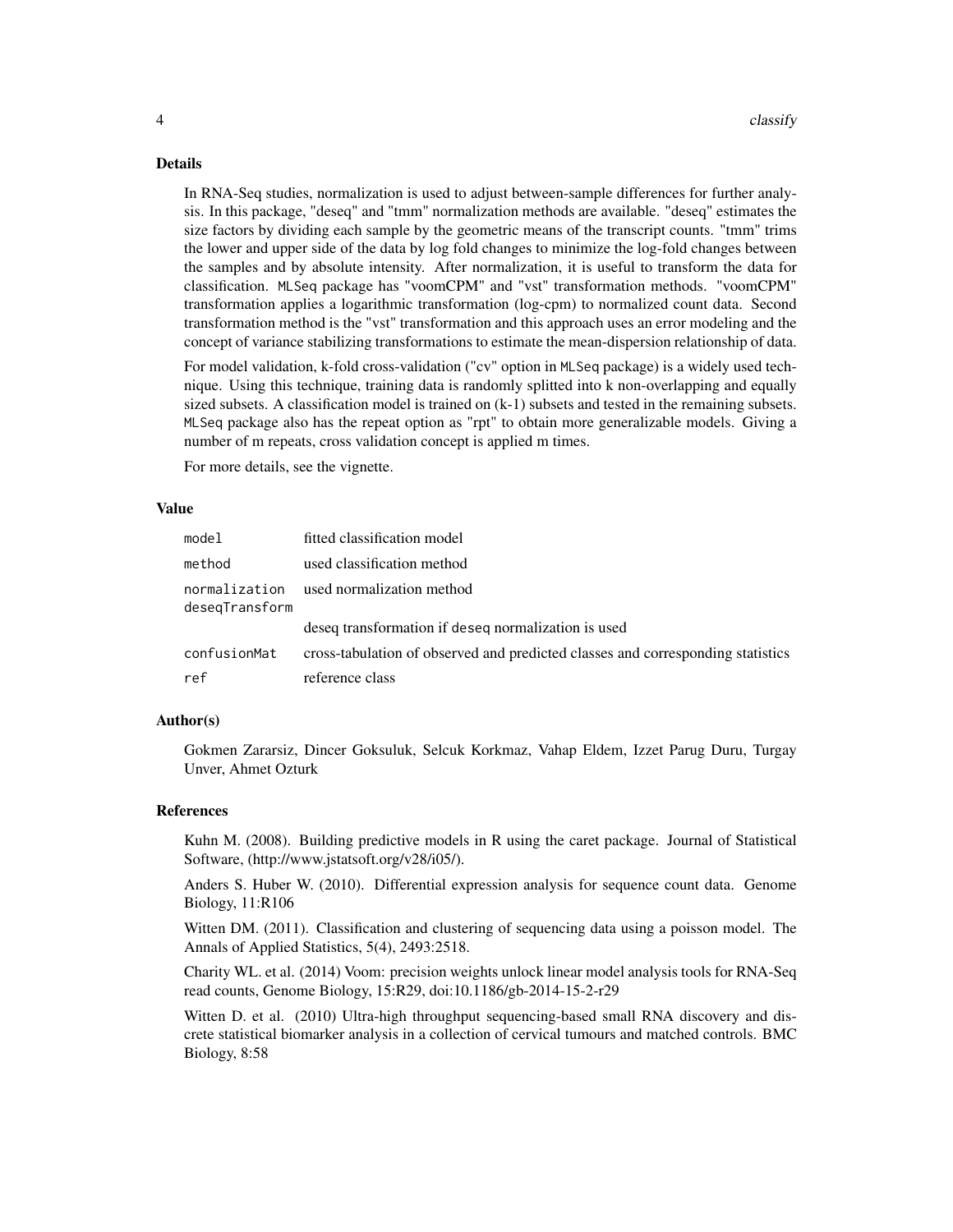#### <span id="page-4-0"></span>confusionMat-methods 5

Robinson MD, Oshlack A (2010). A scaling normalization method for differential expression analysis of RNA-Seq data. Genome Biology, 11:R25, doi:10.1186/gb-2010-11-3-r25

#### See Also

[predictClassify](#page-10-1)

#### Examples

```
data(cervical)
data = cervical[c(1:150),] # a subset of cervical data with first 150 features.
class = data.frame(condition=factor(rep(c("N","T"),c(29,29))))# defining sample classes.
n = \text{ncol}(data) # number of samples
p = nrow(data) # number of features
nTest = ceiling(n*0.2) # number of samples for test set (20% test, 80% train).
ind = sample(n,nTest,FALSE)
# train set
data.train = data[, -ind]data.train = as.matrix(data.train + 1)
classtr = data.frame(condition=class[-ind,])
# train set in S4 class
data.trainS4 = DESeqDataSetFromMatrix(countData = data.train,
\text{colData} = \text{cluster}, \text{formula}(\sim \text{condition})data.trainS4 = DESeq(data.trainS4, fitType="local")
# Support Vector Machines (SVM) Classification
svm = classify(data = data.trainS4, method = "svm", normalize = "deseq", deseqTransform = "vst", cv = 5, rpt = 3, ref
svm
# Random Forest (RF) Classification
rf = classify(data = data.trainS4, method = "randomforest", normalize = "deseq", deseqTransform = "vst", cv = 5, rptrf
```
confusionMat-methods *Accessors for the 'confusionMat' slot of an MLSeq object*

#### Description

Confusion matrix for the trained model using classify function.

#### Usage

## S4 method for signature MLSeq confusionMat(object)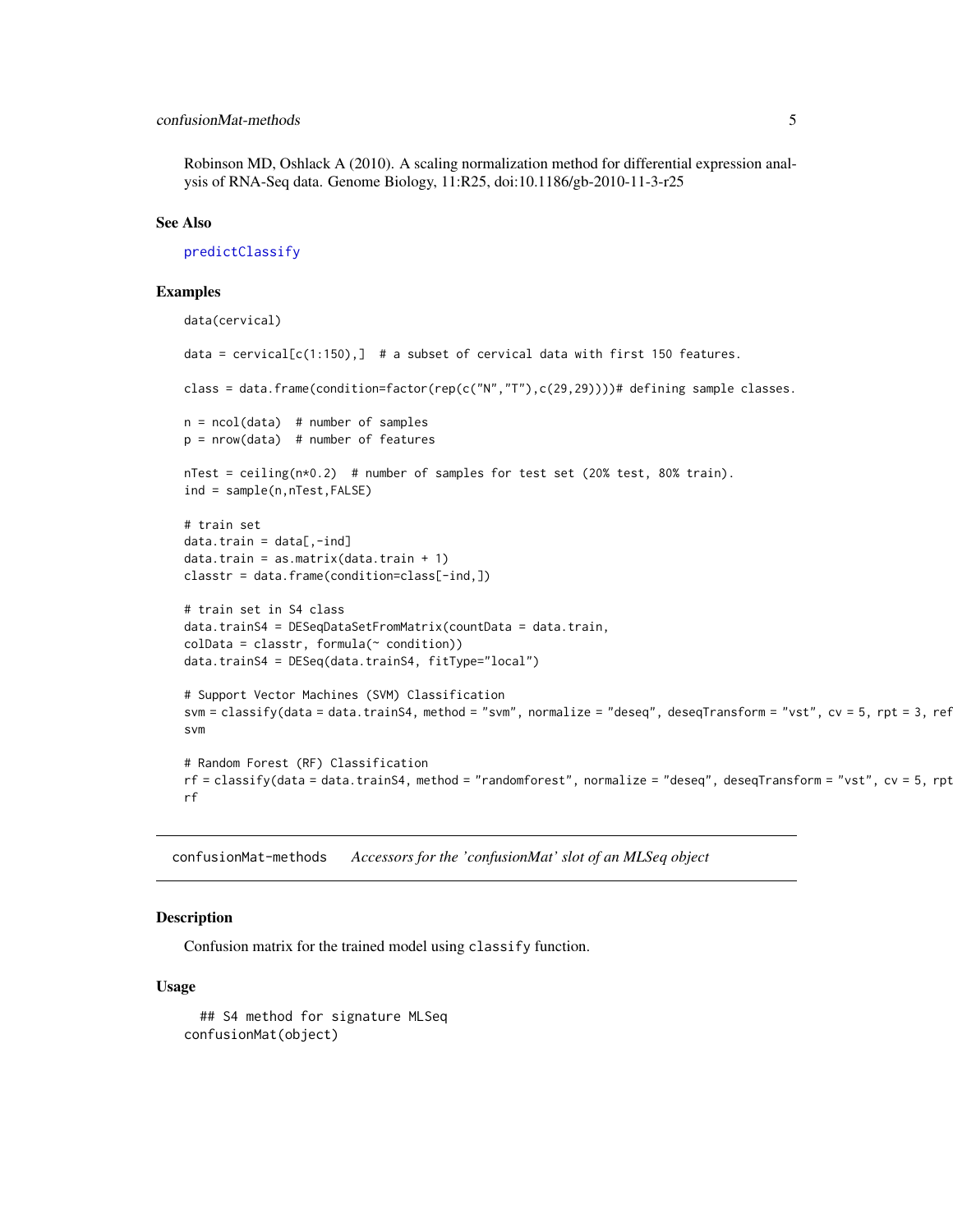#### <span id="page-5-0"></span>**Arguments**

object an MLSeq object

### Details

confusionMat slot stores information about cross-tabulation of observed and predicted classes and corresponding statistics such as accuracy rate, sensitivity, specifity, etc.

#### Author(s)

Gokmen Zararsiz, Dincer Goksuluk, Selcuk Korkmaz, Vahap Eldem, Izzet Parug Duru, Turgay Unver, Ahmet Ozturk

#### Examples

```
data(cervical)
data = cervical[c(1:150),] # a subset of cervical data with first 150 features.
class = data.frame(condition=factor(rep(c("N","T"),c(29,29))))# defining sample classes.
n = \text{ncol}(data) # number of samples
p = nrow(data) # number of features
nTest = ceiling(n*0.2) # number of samples for test set (20% test, 80% train).
ind = sample(n,nTest,FALSE)
# train set
data.train = data[, -ind]data.train = as.matrix(data.train + 1)
classtr = data.frame(condition=class[-ind,])
# train set in S4 class
data.trainS4 = DESeqDataSetFromMatrix(countData = data.train,
collData = classtr, formula(^{\sim} condition))data.trainS4 = DESeq(data.trainS4, fitType="local")
# Support Vector Machines (SVM) Classification
svm = classify(data = data.trainS4, method = "svm", normalize = "deseq", deseqTransform = "vst", cv = 5, rpt = 3, ref
```
confusionMat(svm)

deseqTransform-methods

*Accessors for the 'deseqTransform' slot of an MLSeq object*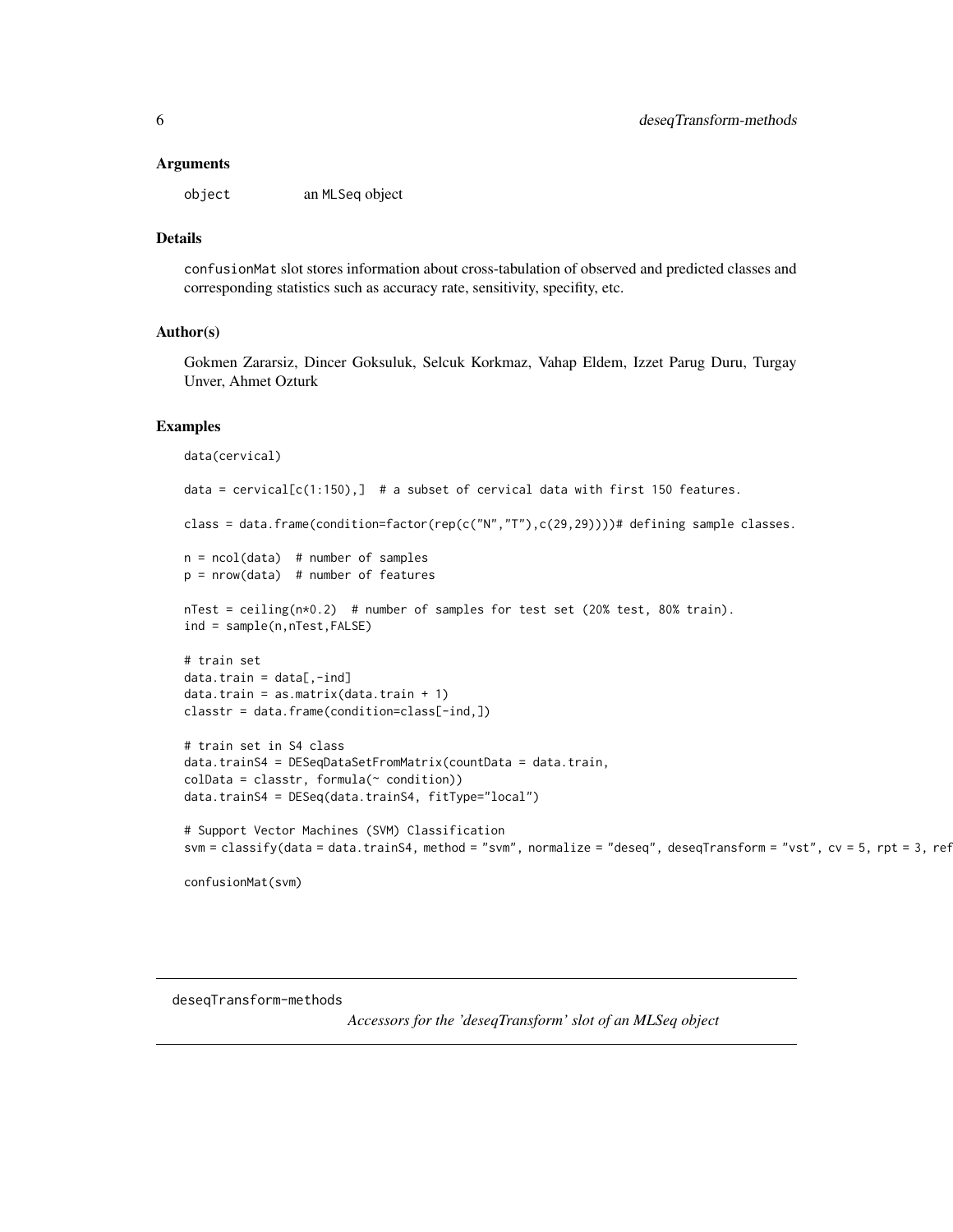#### Description

Used transformation method for the trained model using classify function.

#### Usage

## S4 method for signature MLSeq deseqTransform(object)

#### Arguments

object an MLSeq object

#### Details

deseqTransform slot stores the name of the transformation method either "vst" or "voomCPM"

#### Author(s)

Gokmen Zararsiz, Dincer Goksuluk, Selcuk Korkmaz, Vahap Eldem, Izzet Parug Duru, Turgay Unver, Ahmet Ozturk

#### Examples

```
data(cervical)
data = cervical[c(1:150),] # a subset of cervical data with first 150 features.
class = data.frame(condition=factor(rep(c("N","T"),c(29,29))))# defining sample classes.
n = ncol(data) # number of samples
p = nrow(data) # number of features
nTest = ceiling(n*0.2) # number of samples for test set (20% test, 80% train).
ind = sample(n,nTest,FALSE)
# train set
data.train = data[, -ind]data.train = as.matrix(data.train + 1)
classtr = data.frame(condition=class[-ind,])
# train set in S4 class
data.trainS4 = DESeqDataSetFromMatrix(countData = data.train,
colData = classtr, formula(~ condition))
data.trainS4 = DESeq(data.trainS4, fitType="local")
# Support Vector Machines (SVM) Classification
svm = classify(data = data.trainS4, method = "svm", normalize = "deseq", deseqTransform = "vst", cv = 5, rpt = 3, ref
```
deseqTransform(svm)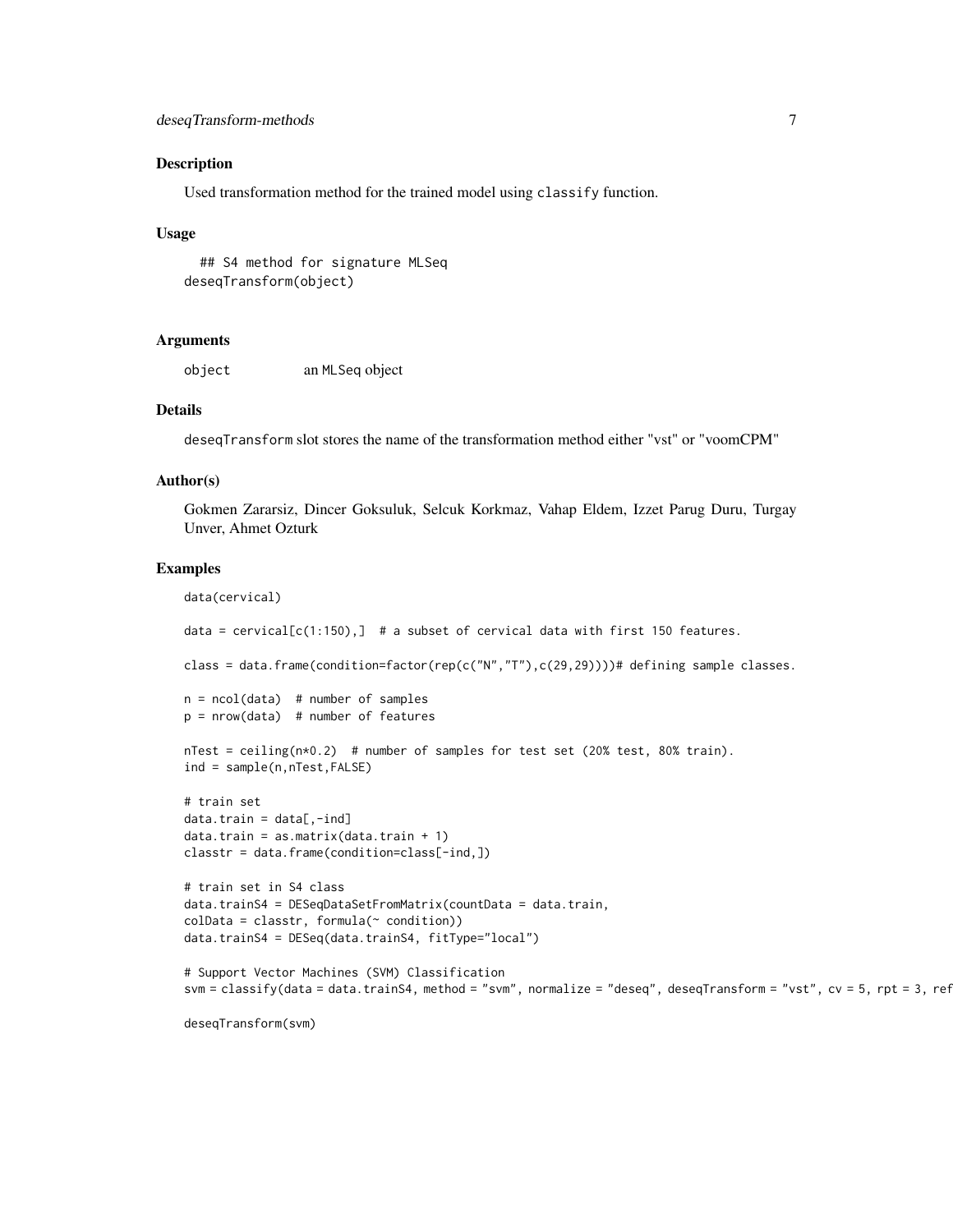<span id="page-7-0"></span>

#### **Description**

Used classification method for the trained model using classify function.

#### Usage

```
## S4 method for signature MLSeq
method(object)
```
#### Arguments

object an MLSeq object

#### Details

method slot stores the name of the classification method as "svm", support vector machines using radial-based kernel function; "bagsvm", support vector machines with bagging ensemble; "random-Forest", random forest algorithm and "cart", classification and regression trees algorithm.

#### Author(s)

Gokmen Zararsiz, Dincer Goksuluk, Selcuk Korkmaz, Vahap Eldem, Izzet Parug Duru, Turgay Unver, Ahmet Ozturk

#### Examples

```
data(cervical)
data = cervical[c(1:150),] # a subset of cervical data with first 150 features.
class = data.frame(condition=factor(rep(c("N","T"),c(29,29))))# defining sample classes.
n = \text{ncol}(data) # number of samples
p = nrow(data) # number of features
nTest = ceiling(n*0.2) # number of samples for test set (20% test, 80% train).
ind = sample(n,nTest,FALSE)
# train set
data.train = data[, -ind]data.train = as.matrix(data.train + 1)
classtr = data.frame(condition=class[-ind,])
# train set in S4 class
data.trainS4 = DESeqDataSetFromMatrix(countData = data.train,
```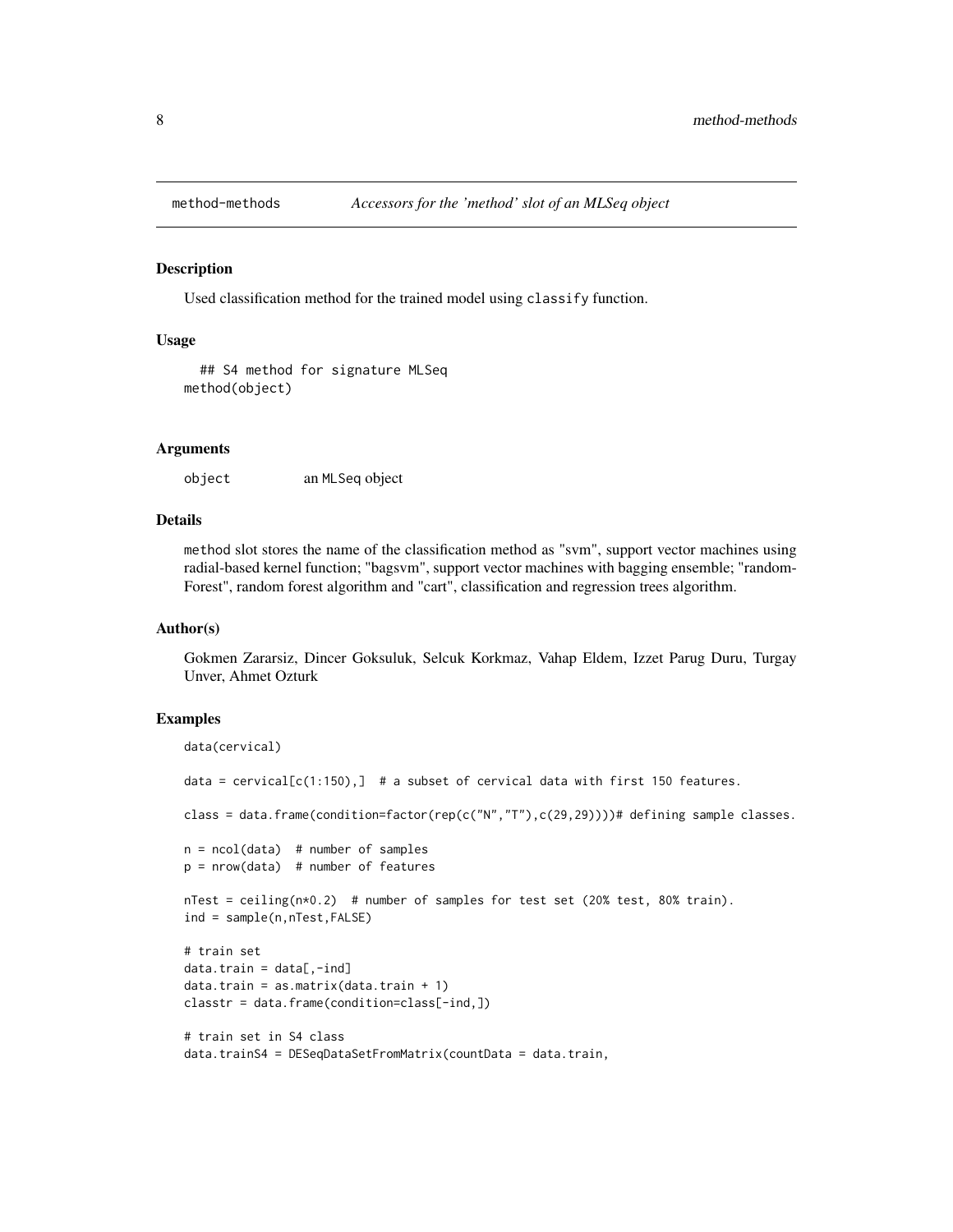#### <span id="page-8-0"></span>MLSeq-class 9

```
\text{colData} = \text{cluster}, \text{formula}(\sim \text{condition})data.trainS4 = DESeq(data.trainS4, fitType="local")
# Support Vector Machines (SVM) Classification
svm = classify(data = data.trainS4, method = "svm", normalize = "deseq", deseqTransform = "vst", cv = 5, rpt = 3, ref
method(svm)
```
MLSeq-class *MLSeq object*

#### **Description**

For classification, this is the main class for the MLSeq package.

#### Objects from the Class

Objects can be created by calls of the form new ("ClassifySeq",  $\dots$ ).

This type of objects is created as a result of classify function of MLSeq package. It is then used in predictClassify function for predicting the class labels of new samples.

#### Slots

method: stores the name of used classification method in the classification model

deseqTransform: stores the name of used transformation method in the classification model

normalization: stores the name of used normalization method in the classification model

- confusionMat: stores the information of classification performance results
- trained: stores the information about training process and model parameters that used in the corresponding model
- ref stores user defined reference class

#### Note

An MLSeq class stores the results of classify function and offers further slots that are populated during the analysis. The slot confusionMat stores the information of classification performance results. These results contain the classification table and several statistical measures including accuracy rate, sensitivity, specifity, positive and negative predictive rates, etc. method, normalization and deseqTransform slots store the name of used classification method, normalization method and transformation method in the classification model respectively. Lastly, the slot trained stores the information about training process and model parameters that used in the corresponding model.

#### Author(s)

Gokmen Zararsiz, Dincer Goksuluk, Selcuk Korkmaz, Vahap Eldem, Izzet Parug Duru, Turgay Unver, Ahmet Ozturk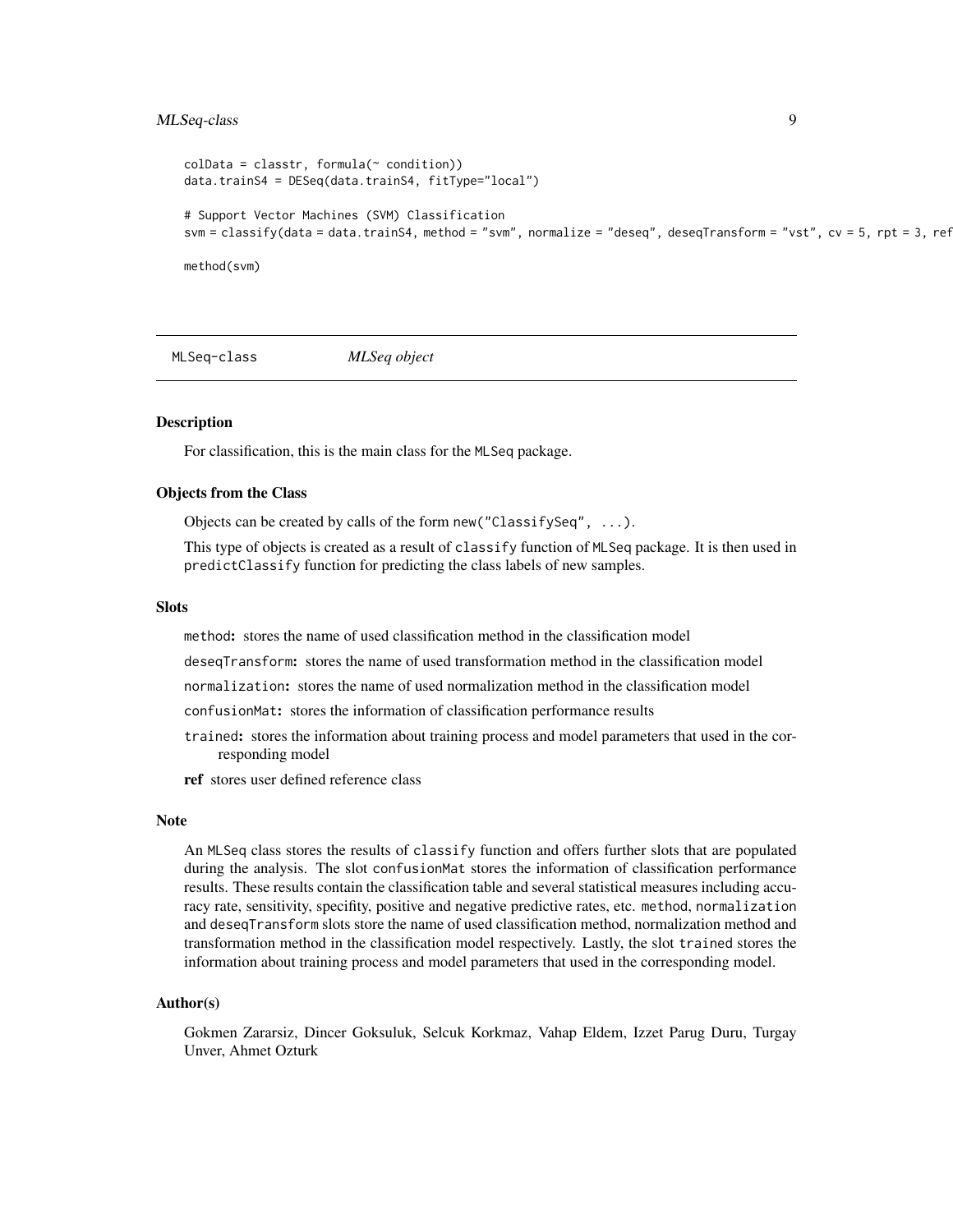#### <span id="page-9-0"></span>Examples

# See the vignette

normalization-methods *Accessors for the 'normalization' slot of an MLSeq object*

#### Description

Used normalization method for the trained model using classify function.

#### Usage

```
## S4 method for signature MLSeq
normalization(object)
```
#### Arguments

object an MLSeq object

#### Details

normalization slot stores the name of the normalization method "deseq", "none" or "tmm"

#### Author(s)

Gokmen Zararsiz, Dincer Goksuluk, Selcuk Korkmaz, Vahap Eldem, Izzet Parug Duru, Turgay Unver, Ahmet Ozturk

#### Examples

data(cervical)

```
data = cervical[c(1:150),] # a subset of cervical data with first 150 features.
class = data.frame(condition=factor(rep(c("N","T"),c(29,29))))# defining sample classes.
n = ncol(data) # number of samples
p = nrow(data) # number of features
nTest = ceiling(n*0.2) # number of samples for test set (20% test, 80% train).
ind = sample(n,nTest,FALSE)
# train set
data.train = data[, -ind]data.train = as.matrix(data.train + 1)
classtr = data.frame(condition=class[-ind,])
```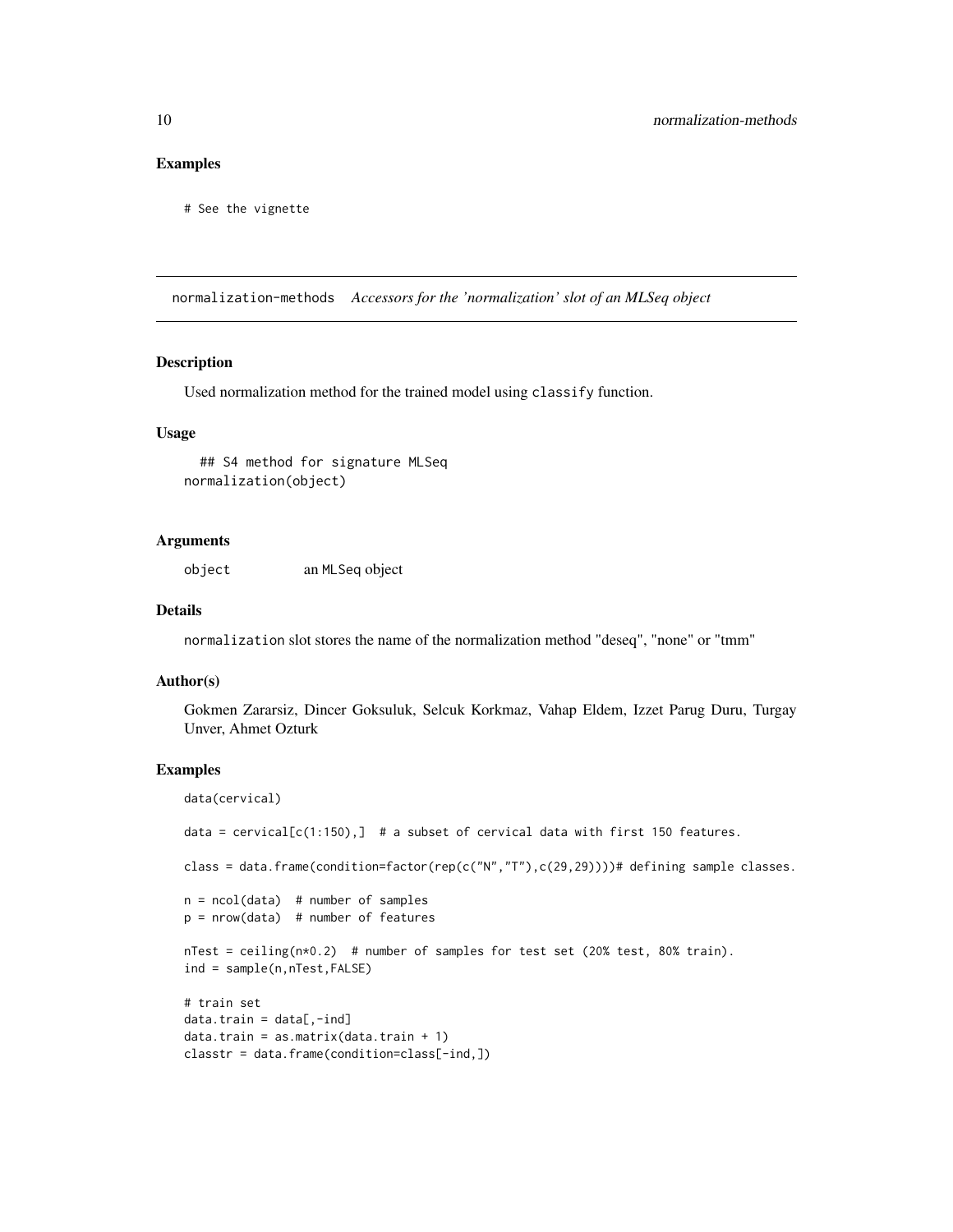### <span id="page-10-0"></span>predictClassify 11

```
# train set in S4 class
data.trainS4 = DESeqDataSetFromMatrix(countData = data.train,
collData = classtr, formula(~ condition))data.trainS4 = DESeq(data.trainS4, fitType="local")
# Support Vector Machines (SVM) Classification
svm = classify(data = data.trainS4, method = "svm", normalize = "deseq", deseqTransform = "vst", cv = 5, rpt = 3, ref
normalization(svm)
```
<span id="page-10-1"></span>predictClassify *Extract Predictions From* classify() *objects*

#### Description

This function predicts the class labels of test data for a given model.

#### Usage

predictClassify(model, test.data)

#### Arguments

| model     | a model of MLSeq class                       |
|-----------|----------------------------------------------|
| test.data | a DESeqDataSet instance of new observations. |

#### Details

predictClassify function gives a vector of predicted classes of data set. This vector is in factor class.

### Value

predicted a vector of predicted classes of test data. See details.

### Author(s)

Gokmen Zararsiz, Dincer Goksuluk, Selcuk Korkmaz, Vahap Eldem, Izzet Parug Duru, Turgay Unver, Ahmet Ozturk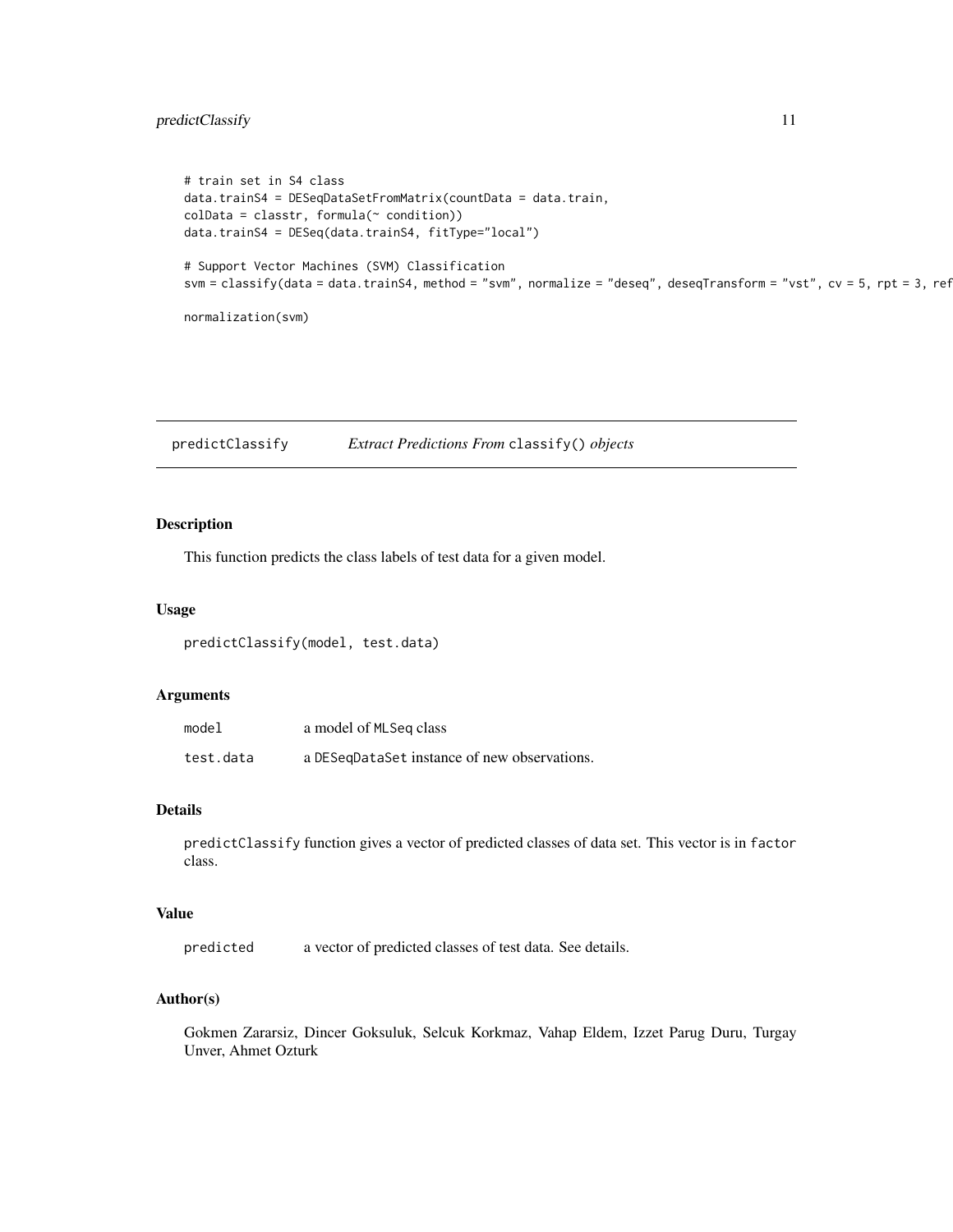#### References

Kuhn M. (2008). Building predictive models in R using the caret package. Journal of Statistical Software, (http://www.jstatsoft.org/v28/i05/).

Anders S. Huber W. (2010). Differential expression analysis for sequence count data. Genome Biology, 11:R106

Witten DM. (2011). Classification and clustering of sequencing data using a poisson model. The Annals of Applied Statistics, 5(4), 2493:2518.

Charity WL. et al. (2014) Voom: precision weights unlock linear model analysis tools for RNA-seq read counts, Genome Biology, 15:R29, doi:10.1186/gb-2014-15-2-r29

Witten D. et al. (2010) Ultra-high throughput sequencing-based small RNA discovery and discrete statistical biomarker analysis in a collection of cervical tumours and matched controls. BMC Biology, 8:58

Robinson MD, Oshlack A (2010). A scaling normalization method for differential expression analysis of RNA-Seq data. Genome Biology, 11:R25, doi:10.1186/gb-2010-11-3-r25

#### See Also

[classify](#page-2-1)

#### Examples

```
data(cervical)
```
data = cervical $[c(1:150),]$  # a subset of cervical data with first 150 features.

class = data.frame(condition=factor(rep(c("N","T"),c(29,29))))# defining sample classes.

```
n = ncol(data) # number of samples
p = nrow(data) # number of features
```
 $nTest = ceiling(n*0.2)$  # number of samples for test set (20% test, 80% train). ind = sample(n,nTest,FALSE)

```
# train set
data.train = data[, -ind]data.train = as.matrix(data.train + 1)
classtr = data.frame(condition=class[-ind,])
```

```
# train set in S4 class
data.trainS4 <- DESeqDataSetFromMatrix(countData = data.train,
colData = classtr, formula(~ condition))
data.trainS4 <- DESeq(data.trainS4, fitType="local")
```

```
# test set
data.test = data[,ind]data.test = as.matrix(data.test + 1)classts = data.frame(condition=class[ind,])
```
# test set in S4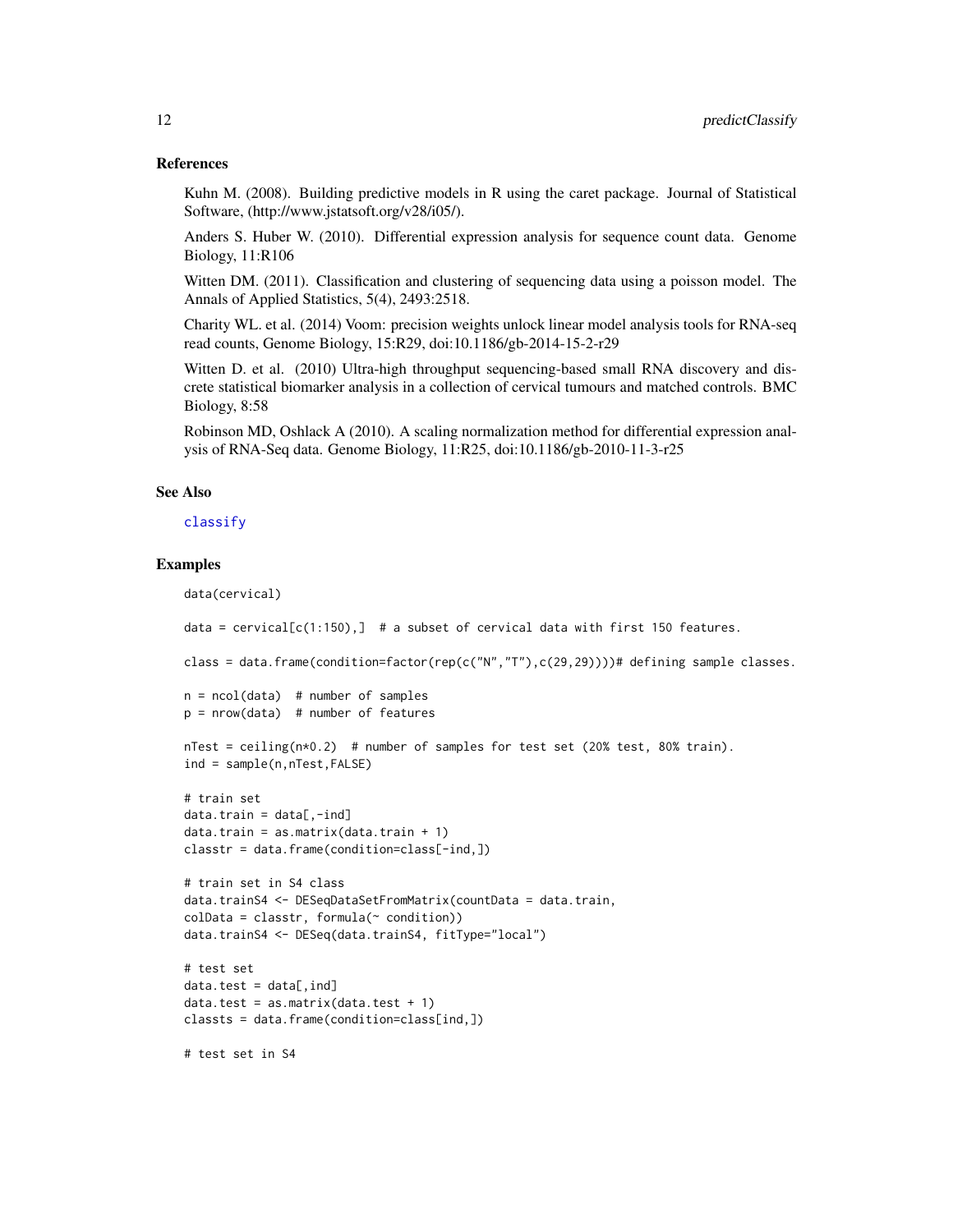#### <span id="page-12-0"></span>ref-methods and the state of the state of the state of the state of the state of the state of the state of the state of the state of the state of the state of the state of the state of the state of the state of the state o

```
data.testS4 = DESeqDataSetFromMatrix(countData = data.test,
colData = classts, formula(~ condition))
data.testS4 = DESeq(data.testS4, fitType="local")
## Number of repeats (rpt) might change model accuracies ##
# Support Vector Machines (SVM) Classification
svm = classify(data = data.trainS4, method = "svm", normalize = "deseq", deseqTransform = "vst", cv = 5, rpt = 3, ref
svm
# Random Forest (RF) Classification
rf = classify(data = data.trainS4, method = "randomforest", normalize = "deseq", deseqTransform = "vst", cv = 5, rptrf
# predicted classes of test samples for SVM method
pred.svm = predictClassify(svm, data.testS4)
pred.svm
# predicted classes of test samples for RF method
pred.rf = predictClassify(rf, data.testS4)
pred.rf
```
ref-methods *Accessors for the 'ref ' slot of an MLSeq object*

#### Description

The reference class category for the trained model using classify function.

#### Usage

```
## S4 method for signature MLSeq
ref(object)
```
#### Arguments

object an MLSeq object

#### Details

Reference class category is important while calculating the statistical measures for the confusion matrix obtained from classification models.

#### Author(s)

Gokmen Zararsiz, Dincer Goksuluk, Selcuk Korkmaz, Vahap Eldem, Izzet Parug Duru, Turgay Unver, Ahmet Ozturk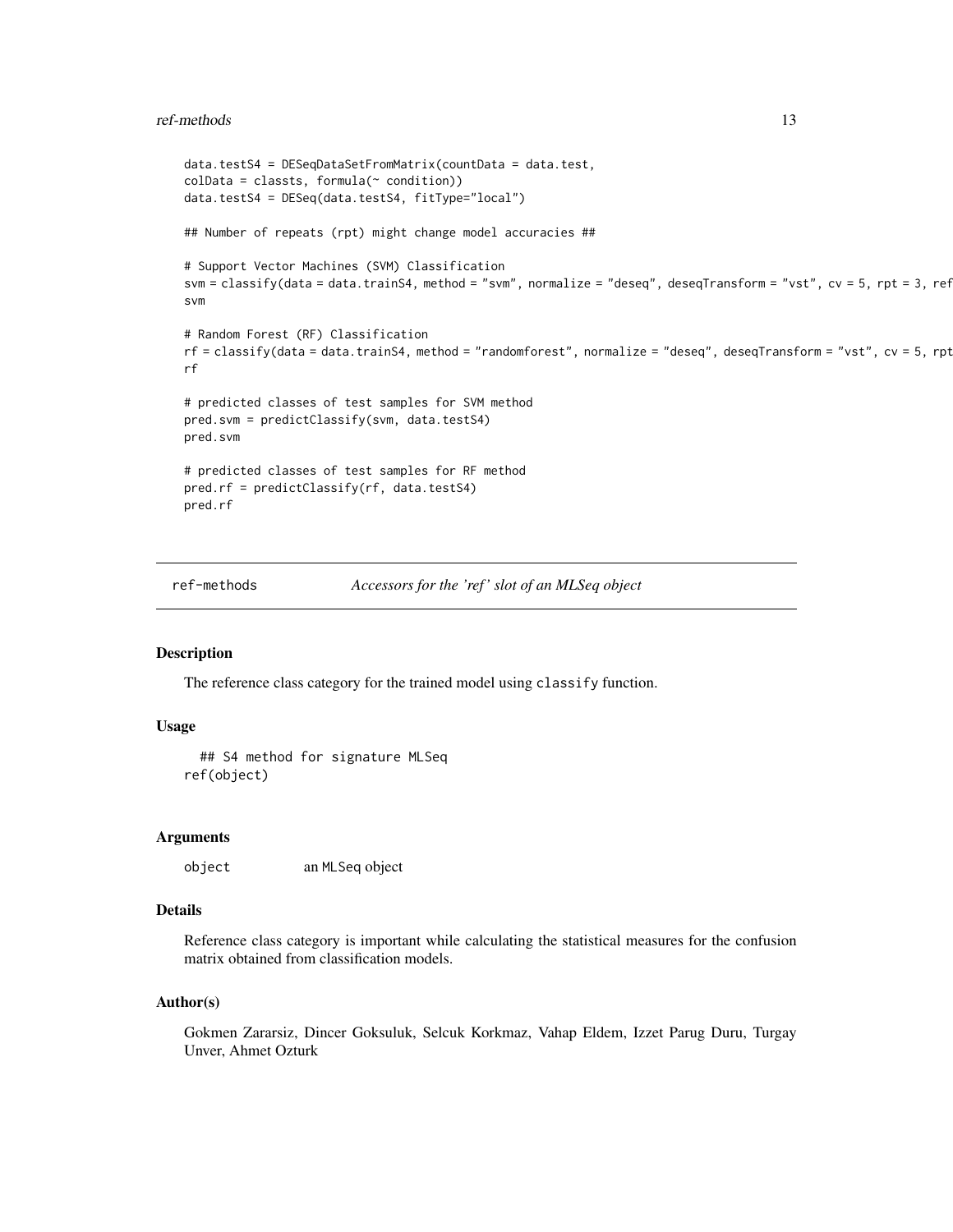#### Examples

```
data(cervical)
data = cervical[c(1:150),] # a subset of cervical data with first 150 features.
class = data.frame(condition=factor(rep(c("N","T"),c(29,29))))# defining sample classes.
n = ncol(data) # number of samples
p = nrow(data) # number of features
nTest = ceiling(n*0.2) # number of samples for test set (20% test, 80% train).
ind = sample(n,nTest,FALSE)
# train set
data.train = data[,-ind]
data.train = as.matrix(data.train + 1)
classtr = data.frame(condition=class[-ind,])
# train set in S4 class
data.trainS4 = DESeqDataSetFromMatrix(countData = data.train,
colData = classtr, formula(~ condition))
data.trainS4 = DESeq(data.trainS4, fitType="local")
# Support Vector Machines (SVM) Classification
svm = classify(data = data.trainS4, method = "svm", normalize = "deseq", deseqTransform = "vst", cv = 5, rpt = 3, ref
ref(svm)
```
trained-methods *Accessors for the 'trained' slot of an MLSeq object*

#### Description

Details about the training model information which is obtained classify function.

#### Usage

## S4 method for signature MLSeq trained(object)

#### Arguments

object an MLSeq object

#### Details

trained slot stores information about the training process such as optimum model parameters and resampling properties on the fitted classification model.

<span id="page-13-0"></span>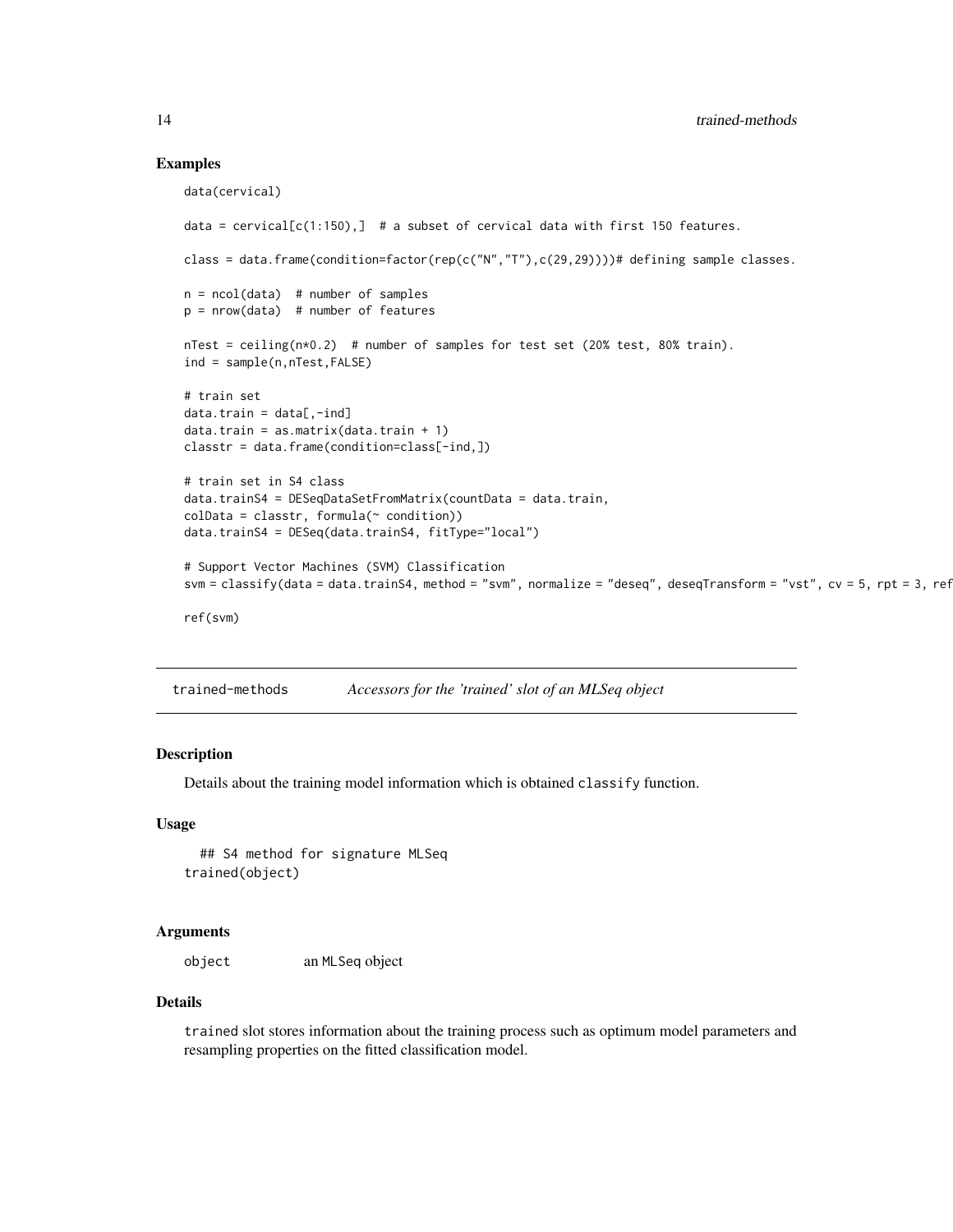#### trained-methods 15

#### Author(s)

Gokmen Zararsiz, Dincer Goksuluk, Selcuk Korkmaz, Vahap Eldem, Izzet Parug Duru, Turgay Unver, Ahmet Ozturk

#### Examples

```
data(cervical)
data = cervical[c(1:150),] # a subset of cervical data with first 150 features.
class = data.frame(condition=factor(rep(c("N","T"),c(29,29))))# defining sample classes.
n = ncol(data) # number of samples
p = nrow(data) # number of features
nTest = ceiling(n*0.2) # number of samples for test set (20% test, 80% train).
ind = sample(n,nTest,FALSE)
# train set
data.train = data[, -ind]data.train = as.matrix(data.train + 1)
classtr = data.frame(condition=class[-ind,])
# train set in S4 class
data.trainS4 = DESeqDataSetFromMatrix(countData = data.train,
collData = classtr, formula( condition))data.trainS4 = DESeq(data.trainS4, fitType="local")
# Support Vector Machines (SVM) Classification
svm = classify(data = data.trainS4, method = "svm", normalize = "deseq", deseqTransform = "vst", cv = 5, rpt = 3, ref
```

```
trained(svm)
```